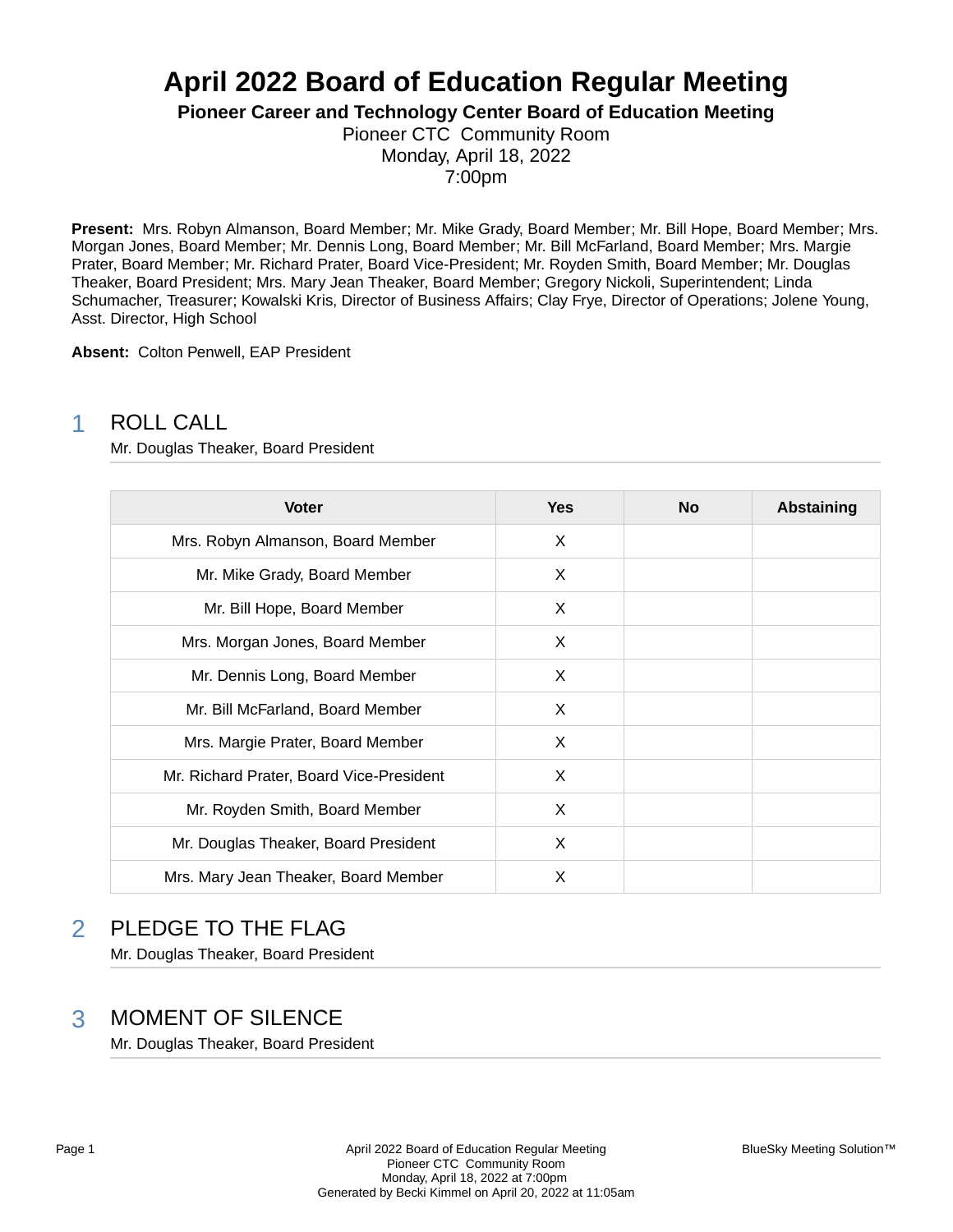# 4 CONSENT AGENDA

Mr. Douglas Theaker, Board President

### **Minutes:**

No questions or discussion. Sent to vote.

#### **Result:** Approved

#### **Motioned:** Mr. Royden Smith **Seconded:** Mrs. Margie Prater

| <b>Voter</b>                             | <b>Yes</b> | <b>No</b> | <b>Abstaining</b> |
|------------------------------------------|------------|-----------|-------------------|
| Mrs. Robyn Almanson, Board Member        | X          |           |                   |
| Mr. Mike Grady, Board Member             | X          |           |                   |
| Mr. Bill Hope, Board Member              | X          |           |                   |
| Mrs. Morgan Jones, Board Member          | X          |           |                   |
| Mr. Dennis Long, Board Member            | X          |           |                   |
| Mr. Bill McFarland, Board Member         | X          |           |                   |
| Mrs. Margie Prater, Board Member         | X          |           |                   |
| Mr. Richard Prater, Board Vice-President | X          |           |                   |
| Mr. Royden Smith, Board Member           | X          |           |                   |
| Mr. Douglas Theaker, Board President     | X          |           |                   |
| Mrs. Mary Jean Theaker, Board Member     | X          |           |                   |

### 4.1 Approve March 21, 2022 Board of Education Meeting Minutes Mr. Douglas Theaker, Board President

### **Attachments:**

March 2022 Board Mtg. minutes.pdf

4.2 Approve Appointment to Crawford County Tax Incentive Review Council Mr. Douglas Theaker, Board President

Recommendation that Gregory D. Nickoli, Superintendent be appointed to the Crawford County Tax Incentive Review Council for 2022.

4.3 Approve Agreement with Richland Public Health for School Nurse Mr. Douglas Theaker, Board President

### **Attachments:**

Richland\_Public\_Health\_2022.23\_School\_Nurse\_Agreement.pdf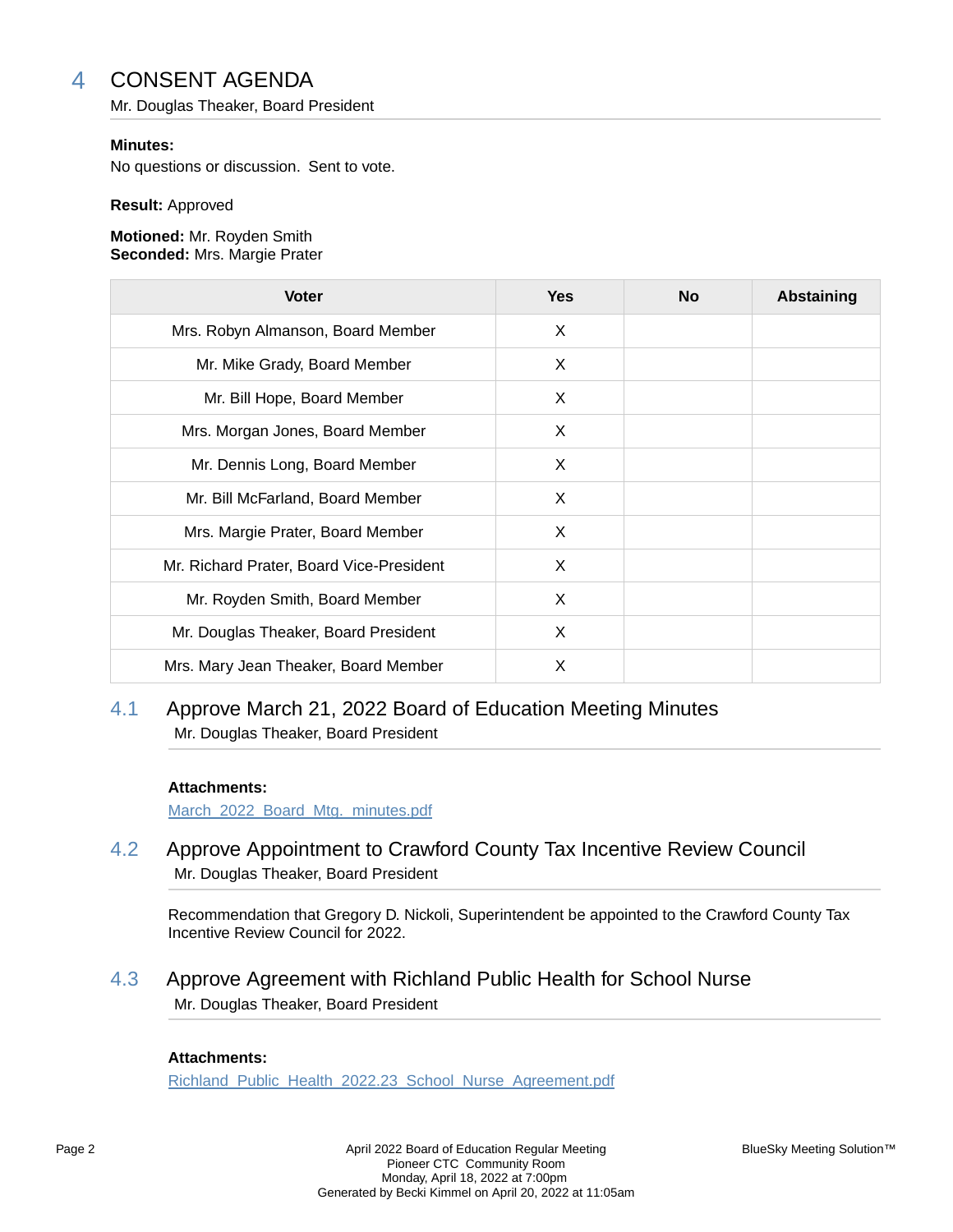# 4.4 Adopt Resolution 05-22 for Staff Appreciation Week

Mr. Douglas Theaker, Board President

### **Attachments:**

Resolution 05.22 Staff Appreciation.pdf

4.5 Adopt Resolution for Recognition of Byron Carmean Award Winner Mr. Douglas Theaker, Board President

### **Attachments:**

Resolution\_06.22\_Byron\_Carmean\_Award.pdf

### 4.6 Adopt Textbooks

Mr. Douglas Theaker, Board President

Recommendation of Superintendent Gregory D. Nickoli that the textbooks per attachment be adopted for the 2022-23 school year.

### **Attachments:**

Textbook\_requests\_2022.2023\_school\_year.pdf

4.7 Adopt Resolution 07-22 for Appreciation of Donation

Mr. Douglas Theaker, Board President

### **Attachments:**

Resolution 07.22 Gorman Fam. Foundation donation.pdf

### 4.8 Accept Donations

Mr. Douglas Theaker, Board President

Recommendation of Superintendent Gregory D. Nickoli that the following donations be accepted:

**• Anonymous;** generous donation of three formal dresses with an approximate value of \$500 for the Prom/Homecoming Dress Program. These dresses will be made available for Pioneer students to rent for Homecoming or Prom.

**• Anonymous;** generous donation of thirteen (13) formal dresses with an approximate value of \$6,500 for the Prom/Homecoming Dress Program. These dresses will be made available for Pioneer students to rent for Homecoming or Prom.

**• Arcelor Mittal, Shelby;** generous monetarydonation of \$500. This donation will be used towards sponsorship of the t-shirts purchased for Pioneer's 2022 Community Service day.

**• Sarah Besenti-Adkins, Mt. Sterling, KY**; generous monetary donation of \$150 for the Bob Janca Scholarship fund. This generous donation will be used for annual student scholarship.

**• Nick & Ike Costein, Willard;** generous monetary donation of \$250. This donation will be deposited into the T & I Ruth Klenke Scholarship fund and used for annual student scholarship.

**• Michael & Terri Crain, Perrysville;** generous monetary donation of \$150 to the Pioneer Scholarship funds. This donation will be used for annual Pioneer student scholarships.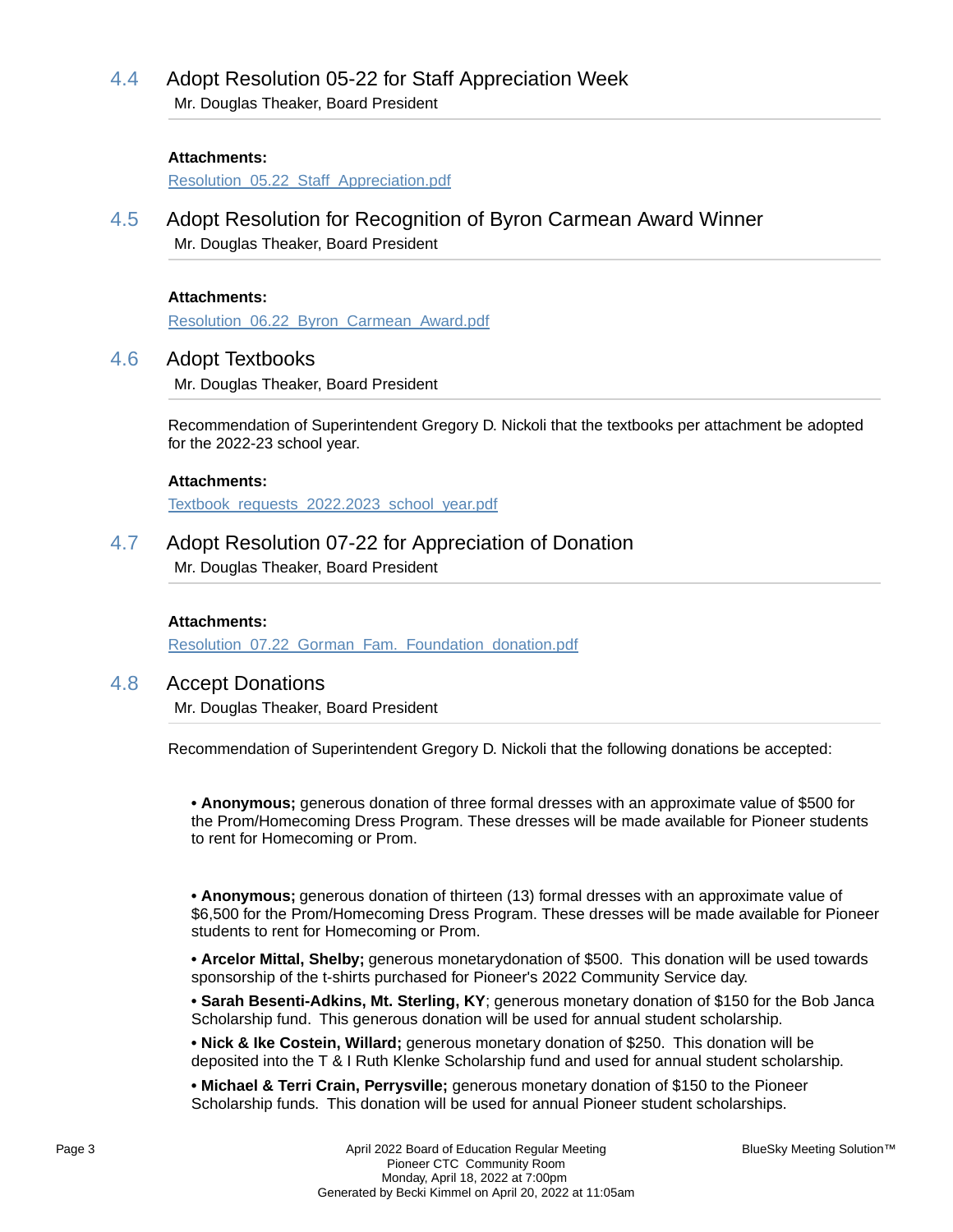**• Flashover Maintenance, Crestline;** generous monetary donation of \$500. This donation will be used towards sponsorship of the t-shirts purchased for Pioneer's 2022 Community Service day.

**• Kenser Farms, LLC, Plymouth; g**enerous monetary donation of \$500. This donation will be used towards sponsorship of the t-shirts purchased for Pioneer's 2022 Community Service day.

**• Donnie & Randy Perry, Mansfield;** generous monetary donation of \$50 to the Bob Janca Scholarship fund. This fund is used for annual student scholarships.

**• Jim & Marianne Ritchie, Shelby;** generous monetary donation of \$50 for the Pioneer Alumni Endowment Scholarship. This donation will be used for annual student scholarships.

**• Thomas & Katharine Sabourin, Mansfield;** generous monetary donation of \$150 to the Art Barr Memorial Scholarship fund. This donation will be used for annual student scholarship.

**• Dawn Wright-Smith, Wells Fargo, Blackbaud Giving Fund, Charleston, SC**; generous monetary donation of \$81 to the Pioneer Alumni Endowment scholarship fund. This donation will be used for annual student scholarships.

### 4.9 Approve Student Participation in Competitive Events

Mr. Douglas Theaker, Board President

Recommendation of Superintendent Gregory D. Nickoli that the following students be approved to participate in competitive events:

### **FCCLA State Leadership Conference, Ohio Expo Center, Columbus, April 28-29, 2022**

**• CRESTLINE HS STUDENTS:** Danielle Clark, Kayla Cotton, Hannah Grunkemeyer, Rachel Grunkemeyer and Ariah Zellner. **CHAPERONE:** Kris Bruce, FCS Instructor/FCCLA Advisor

**• SHELBY HS STUDENTS:** Haylie Gustard, Annabelle Snipes, Sarah Hubbard, Ava Myers, Justice Clever and Trinity Civay. **CHAPERONE:** Kelly Jung, FCS Instructor/FCCLA Advisor.

### **FFA State Convention, The Ohio Expo Center & State Fairgrounds, Columbus, OH; May 5-6, 2022**

**• WYNFORD HS STUDENTS:** Hannah Feldman, Lexie Wood, Makenna Zaebst, Elaina Korne, Ivy Schifer, Madeleine Weithman, Kyra McCurry, Jazmyne Klutz, Mackenzie Tarbert, Morgan Lambert, Reese McGuire, Gracy Stucky, Colin Langenderfer, Chase Vaughn and Brandon Vent**. CHAPERONES:** Tessa Martin, Ag Instructor/FFA Advisor and Mike Hoffman, Ag Instructor/FFA Advisor.

### **SkillsUSA Ohio Championships, Greater Columbus Convention Center, Columbus, OH, May 3-4, 2022**

**• STUDENTS:** Jazmine Jaeckin, Welding, Willard HS; Samantha Cassidy, Performing Arts, Lexington HS; Griffin Pigman, Performaning Arts, Lexington, HS; Lane Bauer, Precision Machining Technologies, Buckeye Central; Kamryn Gill, Performing Arts, Lexington HS; Liv Krassow, Performing Arts, Plymouth HS; Payton Sturts, Precision Machining Technologies, Lucas HS; Dillon Smith, Engineering Design Technology, Northmor HS; Connor Plew, Engineering Design Technology, Ontario HS; Jackson Kurtzman, Engineering Design Technology, Shelby HS; Chase Easterday, Precision Machining Technologies, Wynford HS; Wesley Madison, Precision Machining Technologies, South Central HS; Noah Foreman, Construction Level 1, Galion; Ricardo Gomez-Santos, Construction Level 2, WIllard HS; Amandia Aguirre, Criminal Justice, Shelby HS; Rehgan Henry, Criminal Justice, Madison HS; Summer Kennard, Criminal Justice, Willard HS; Brent Douglas, Criminal Justice, Crestview HS; Graham Geissman, Masonry, Buckeye Central HS; Rodney Rike, Engineering Design Technology, Col. Crawford HS; Juana De La Cruz, Graphic Arts, Willard HS; Kristopher Henry, Graphic Arts, Bucyrus HS; Thomas Rex, Welding, Wynford HS. **CHAPERONES:** Grant Brocwell, Masonry Instructor; Jeremiah Howe, Career Tech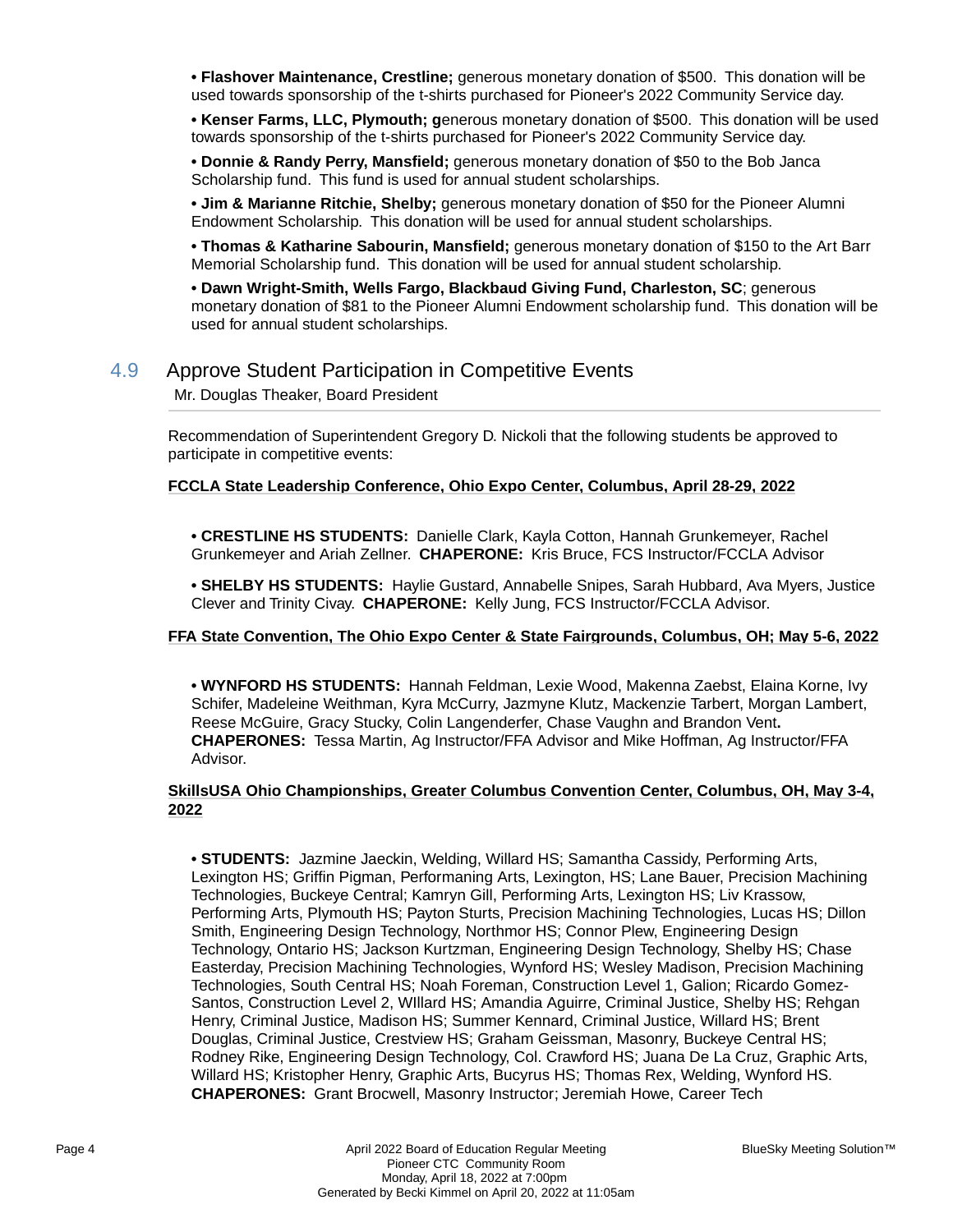Supervisor; Chris Karl, Precision Machining Technologies Instructor; Anne Kurtzman, Performing Arts Instructor; and Christi Smith, SkillsUSA Lead Advisor.

### **BPA National Conference, Dallas, TX, May 3-8, 2022**

**• STUDENT:** Collin Dingus, IT Support, Crestview HS. **CHAPERONE:** Dan Foss, IT Support Instructor/BPA Advisor.

### 5 FINANCIAL REPORT

Linda Schumacher, Treasurer

#### **Minutes:**

Treasurer Schumacher reported as follows:

I attended the OASBO Annual Workshop last week. This is by far my favorite seminar/workshop. All learning sessions are pertinent to the job of Treasurer. We had a Career Tech Treasurers meeting on Monday. SCView made a presentation and then we finished up with a roundtable discussion. Roundtable discussions are the best learning tool we have. A lot of networking goes on. I spent a bit of time with Dave Conley and Emily Cannon. Those of you that were here for our refinance will remember those names. Emily is now with PNC and is watching our COPS to alert us for a good time to refinance.

We have begun work on the five year forecast update for May. It is a consensus among most Treasurers that State Foundation will be flat-lined after 2023. Mostly because we don't know what will happen in the next biennial budget.

I will be attending the Jefferson Health Plan Semi-Annual meeting this Wednesday. This is the meeting that they hand out the new premiums for the upcoming year. Cross our fingers that it isn't too bad. I don't expect it to be.

We also have a revision to the Gorman Family Scholarship fund for your approval. We have changed the Student Assistance to \$5,500 and added National Technical Honors Society of \$1,500.

We will be meeting Friday to discuss the spending of the Student Wellness and Success Fund 467. We also still have \$196,240 of GEER monies to spend before September 30, 2022.

We received quite a bit of Property Tax monies in March and received the remainder in April. That will help us get our five-year forecast updated. Some of the area Treasurers are now trying to figure out what is going on with Rover Pipeline payments. We received about the same amount in delinquent PUPP payments as we did current PUPP payments. When asked about it, the County Auditor's office stated that the Treasurer's office must have posted it that way. Just keeps getting more confusing. I am not sure who knows what is going on. The appeal is still active, but no word yet.

The journal entry to transfer the \$500,000 in appropriations from the General Fund to the Permanent Improvement fund is included in this report for your approval.

#### **Result:** Approved

**Motioned:** Mr. Richard Prater **Seconded:** Mrs. Margie Prater

| Voter                             | Yes | No | Abstaining |
|-----------------------------------|-----|----|------------|
| Mrs. Robyn Almanson, Board Member |     |    |            |
| Mr. Mike Grady, Board Member      |     |    |            |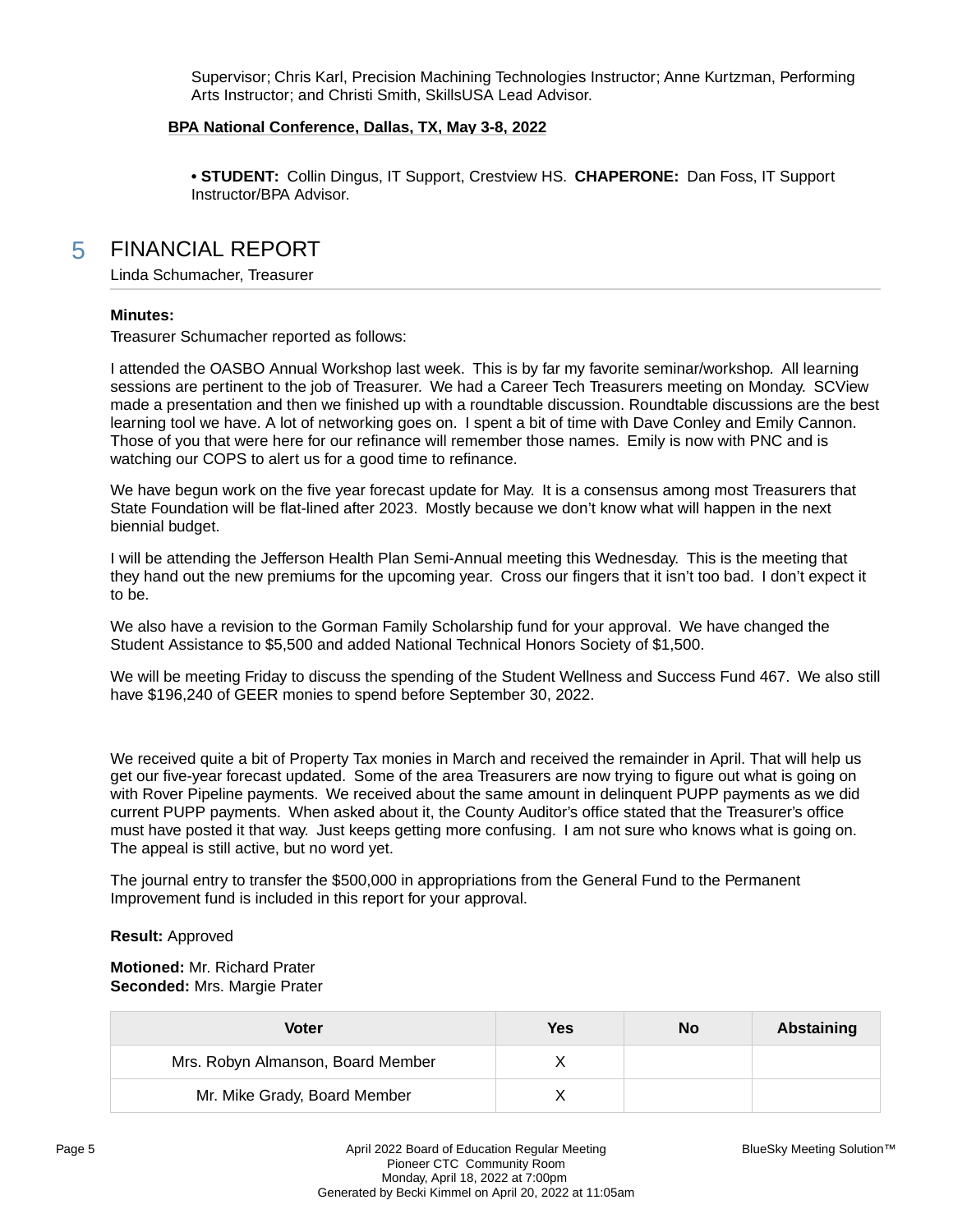| Mr. Bill Hope, Board Member              | X |  |
|------------------------------------------|---|--|
| Mrs. Morgan Jones, Board Member          | X |  |
| Mr. Dennis Long, Board Member            | X |  |
| Mr. Bill McFarland, Board Member         | X |  |
| Mrs. Margie Prater, Board Member         | X |  |
| Mr. Richard Prater, Board Vice-President | X |  |
| Mr. Royden Smith, Board Member           | X |  |
| Mr. Douglas Theaker, Board President     | X |  |
| Mrs. Mary Jean Theaker, Board Member     | Χ |  |

### **Attachments:**

March\_2022\_Fin.Report.pdf

# 6 RECOGNITION OF GUESTS

Gregory Nickoli, Superintendent

# 7 EAP REPRESENTATIVE

Colton Penwell, EAP President

### **Minutes:**

Meghan Niswander attended as EAP Representative.

## 8 PUBLIC INPUT

Gregory Nickoli, Superintendent

Board Policy Section 0164

### 9 CORRESPONDENCE

Gregory Nickoli, Superintendent

# 10 REPORT ON 2021-2022 BOARD GOALS

Clay Frye, Director of Operations

PCTC Board Report- April Board of Education Meeting

April 18, 2022

Student Excellence and Achievement

Educational Experiences for Success and Competitive Advantage for Students

Communication and Community Advocacy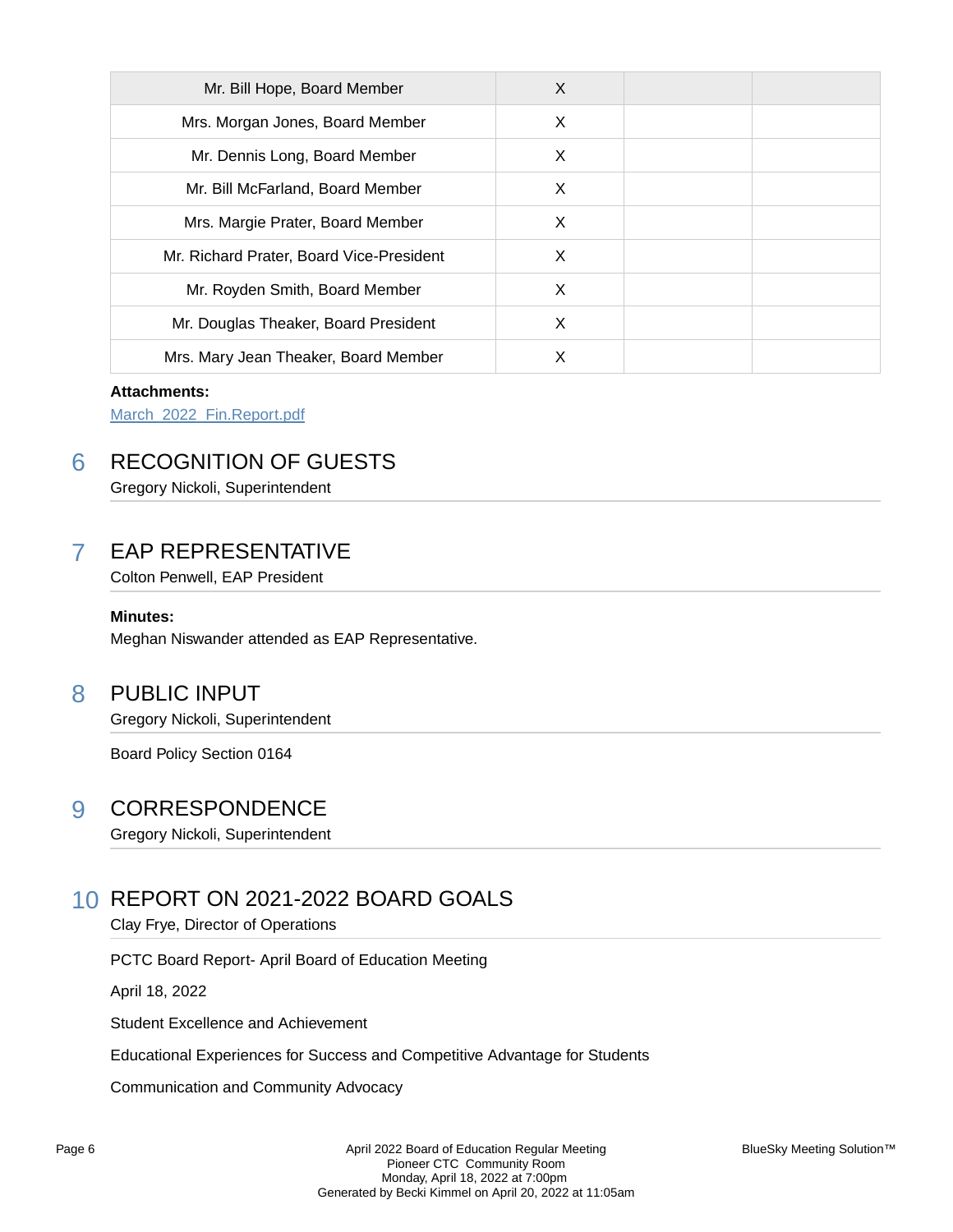Engagement and Opportunities in the Community

Safe, Healthy and Functional Facilities that are Fiscally Responsible

Enrollment for the 2022 – 2023 school year has continued to grow. Currently there are 724 students placed or pending for the upcoming school year. We have received 36 applications since we left for Spring Break that will be reviewed for placement.

Prom was a huge success. Over 250 tickets were sold and students had a fantastic evening. Pioneer's Student Council did an outstanding job planning, decorating and hosting prom and we have booked the date for next year's dance already.

Pioneer Career Development Staff will be in area elementary 3rd grade classrooms doing "Tabletop Presentations" through the end of April and beginning of May. Current Pioneer students from each home school will assist with the presentations.

Mid-Ohio ESC is hosting a Student Leadership Conference in May. Pioneer will send a student leadership team made up of 5 students to attend the event.

Upcoming Events:

Associate School Counselor End of the Year Meeting- Thursday, April 21st

Senior Class Meetings- Thursday, April 21st

Community Service Day is scheduled for Friday, April 22nd

Pioneer Student Honors Evening- Wednesday, April 27th @7:00pm in the Arena

Staff Appreciation Week, May 2nd – 6th

Pioneer Senior Moments Ceremony- Friday, May 6th @8:45am and 12:30pm in the Arena

New Student Orientation Program- Wednesday, May 11th @6:30pm

### 11 PRESENTATION

Donald Paullin, Asst. Director, Adult Education

### 12 STUDENT ACHIEVEMENT REPORT

Mrs. Mary Jean Theaker, Board Member

### **Attachments:**

April 2022 Student Achievement.pdf

### 13 LEGISLATIVE LIAISON REPORT

Mr. Mike Grady, Board Member

#### **Minutes:**

Mr. Grady reported that there are seven candidates being interviewed for State Board Superintendent and three will advance for final interviews in the next couple of weeks.

HB126 went to conference committee and then to the Governor for signing. This bill prohibits schools for filing appeals on residential and agriculture property taxes, but allows appeals, with restrictions, for commercial valuation disputes.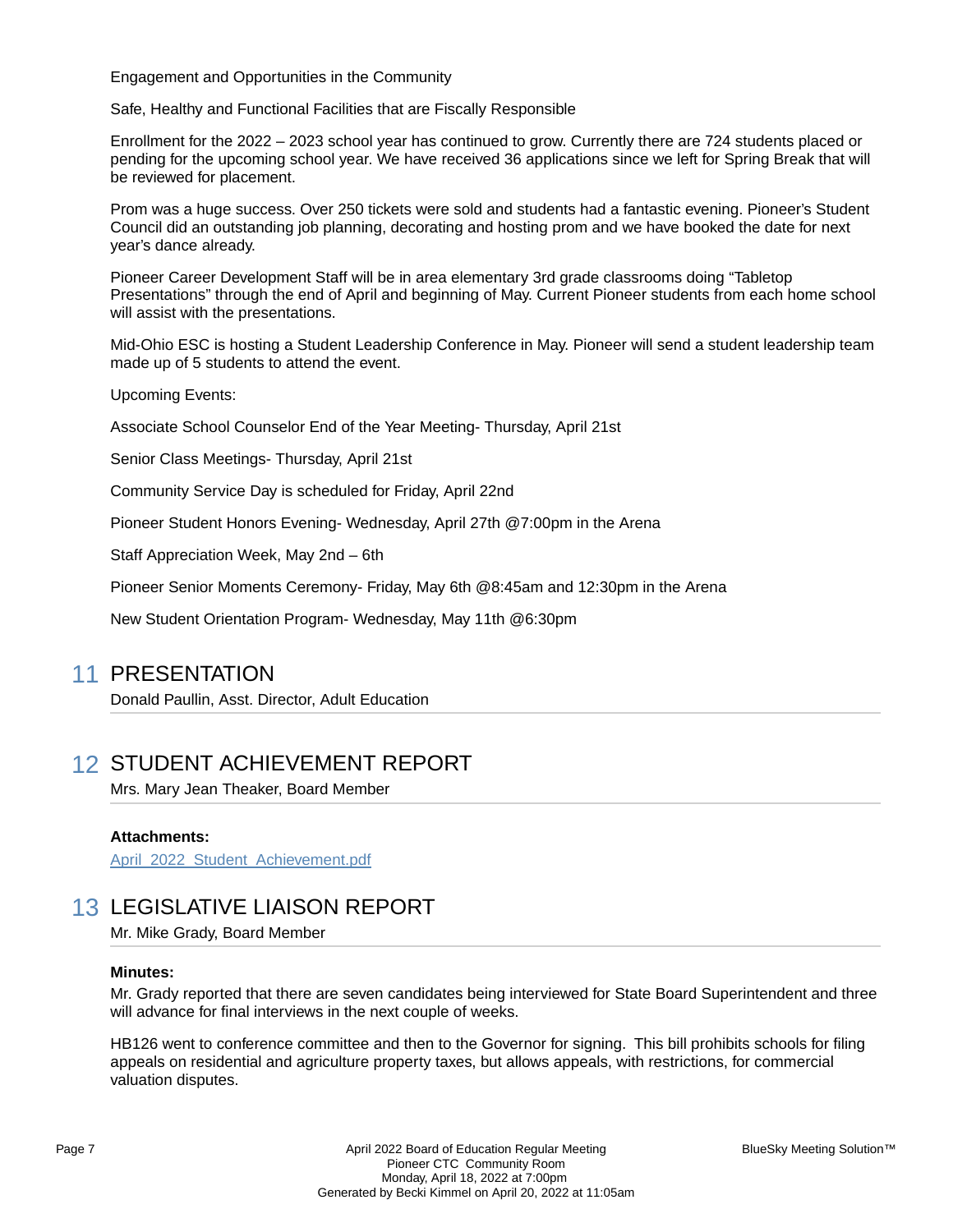# 14 SUPERINTENDENT'S REPORT

Gregory Nickoli, Superintendent

### **Minutes:**

The projected enrollment for next year is still coming in. We have currently placed 1,241 students and have approximately 32 late applications to be reviewed for the 2022 – 2023 school-year. These continue to be exceptional numbers. We hope to be welcoming our new students and parents at the Pioneer New Student/Parent Orientation on May 11<sup>th</sup>. Students and parents will have the opportunity to visit the Career Technical Labs and learn more about Pioneer and their programs.

At the end of the month, I will be checking enrollment very closely to determine if I need to send out Reduction-In-Force (RIF) letters. Although things are looking very good, if needed, RIF letters will be delivered by me to the union and teachers by April 30<sup>th</sup>.

RIF's are not acted on until a later board meeting, so I will keep you posted on any reductions that might be necessary. Until that time, Student Services and instructors will continue recruitment efforts.

This year, after two years where we made minimal textbook purchases, we have several requests to be approved. The total cost this year is \$46,813.84. The request has been reviewed by Mr. Frye, Director of Operations. It is his recommendation that the textbooks presented be approved for purchase and use by our teachers.

\$15,000 donation of end mills and lathe cutters from Kevin Buchannon of KB Machine in Bucyrus.

Pioneer Administrators will represent Pioneer at all 14 Partner School Awards Programs and Commencement **Ceremonies** 

Reminders for calendar items are as follows:

| April 27                                                        | - Awards Night                                                 |  |  |  |  |
|-----------------------------------------------------------------|----------------------------------------------------------------|--|--|--|--|
| May $2-6$                                                       | - Staff Appreciation Week                                      |  |  |  |  |
| May 6                                                           | - Senior Moments                                               |  |  |  |  |
| May 11                                                          | - New Student Orientation                                      |  |  |  |  |
| May 26                                                          | - Adult Education Graduation                                   |  |  |  |  |
| <b>May 27</b>                                                   | - Year-End Staff Appreciation Breakfast                        |  |  |  |  |
|                                                                 | June 1 - Strategic Planning Core Team Meeting                  |  |  |  |  |
| Design work for Security/Facility Protection Equipment.         |                                                                |  |  |  |  |
| It is with regret that I recommend the following:               |                                                                |  |  |  |  |
|                                                                 | Randy Endsley - Retire (School Counselor)                      |  |  |  |  |
|                                                                 | Dawn Roberts - Resign (Medical Technologies Instructor)        |  |  |  |  |
|                                                                 | John Cooper - Retire (Math Instructor)                         |  |  |  |  |
|                                                                 | Leanne Bauerdick - Non-Renewal (Retire-Rehire Math Instructor) |  |  |  |  |
| Christine Smith - Non-Renewal (Retire-Rehire Auto Tech Level 1) |                                                                |  |  |  |  |
|                                                                 | I am pleased to recommend the following:                       |  |  |  |  |

Austin Strouse – Employ (Colonel Crawford Satellite Industrial Tech)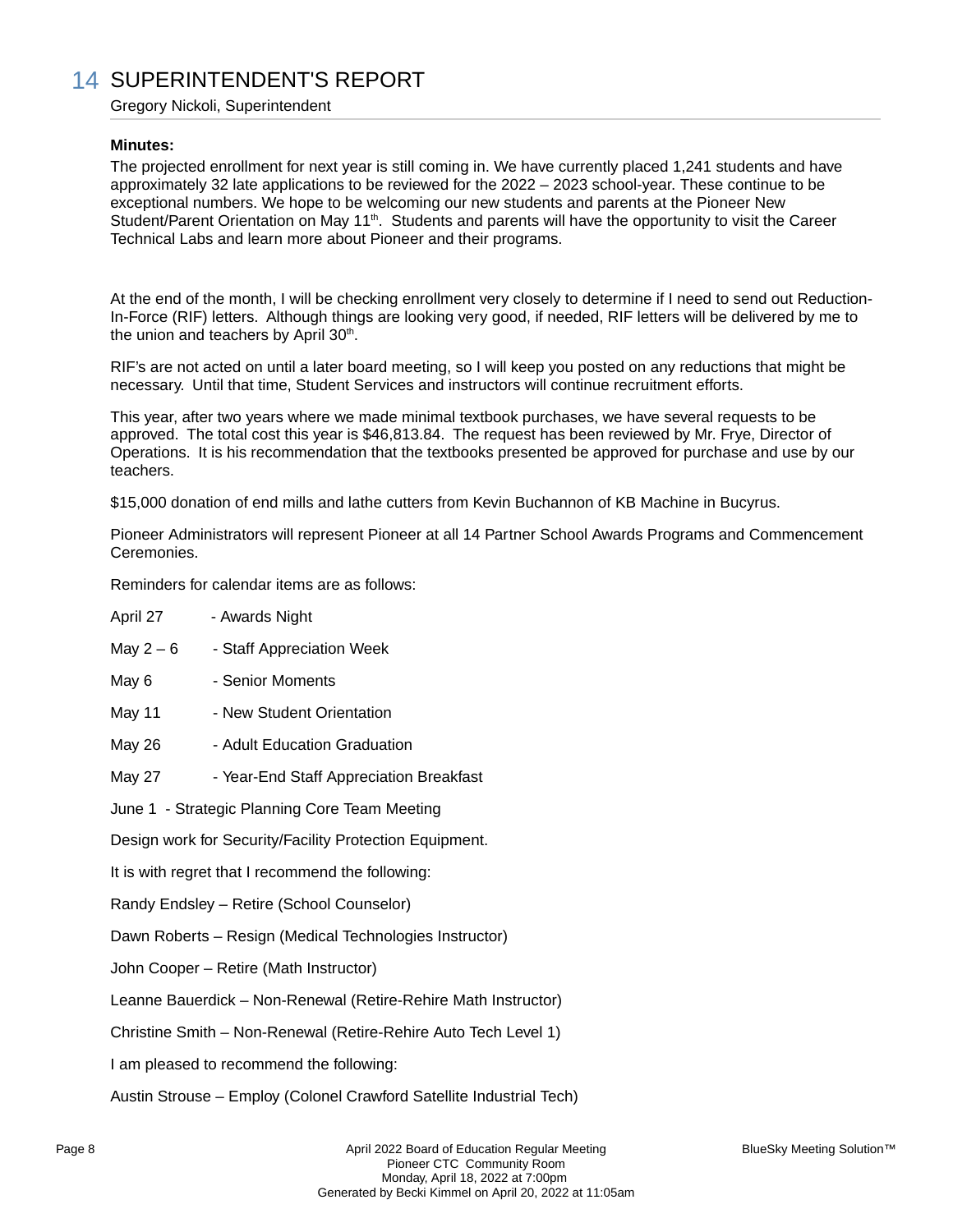Fritz Fagan – Employ (IT Support Instructor)

Ellen Zaebst – Employ (ECE Parent-Coordinator)

Dan Burtscher – Transfer (Student Services Coordinator)

The remainder of the personnel items are common for the month of April.

### **Attachments:**

April 2022 Supt. Report.pdf

## 15 PERSONNEL REPORT

Mr. Douglas Theaker, Board President

Recommendation of Superintendent Gregory D. Nickoli that the following personnel recommendations be approved:

• Approve employment of Certificated & Classified Personnel contracts and salary notices for the 2022-2023 school year.

- Accept retirement resignation of Certificated personnel.
- Accept resignation of Certificated personnel.
- Approve non-renewal of Certificated personnel on limited contracts.
- Approve employment of Certificated personnel.
- Approve Voluntary transfer of Certificated personnel.
- Approve supplemental contracts of Certificated personnel.
- Approve professional development/extended time for Certificated personnel.
- Approve stipend contracts of Certificated personnel.
- Approve non-renewal of Long-term Substitute Instructor.
- Approve Dock Day for Classified personnel.
- Approve employment of Part-time Classified personnel.
- Approve non-renewal of Part-time Classified personnel on limited contract.
- Approve non-renewal of Substitute Classified personnel.
- Approve employment of Substitute Classified personnel.
- Accept resignation of Student Worker.

### **Minutes:**

No questions or discussion. Sent to vote.

### **Result:** Approved

**Motioned:** Mr. Royden Smith **Seconded:** Mr. Bill Hope

| <b>Voter</b>                      | Yes | <b>No</b> | <b>Abstaining</b> |
|-----------------------------------|-----|-----------|-------------------|
| Mrs. Robyn Almanson, Board Member | X   |           |                   |
| Mr. Mike Grady, Board Member      | X   |           |                   |
| Mr. Bill Hope, Board Member       | X   |           |                   |
| Mrs. Morgan Jones, Board Member   | X   |           |                   |
| Mr. Dennis Long, Board Member     |     |           |                   |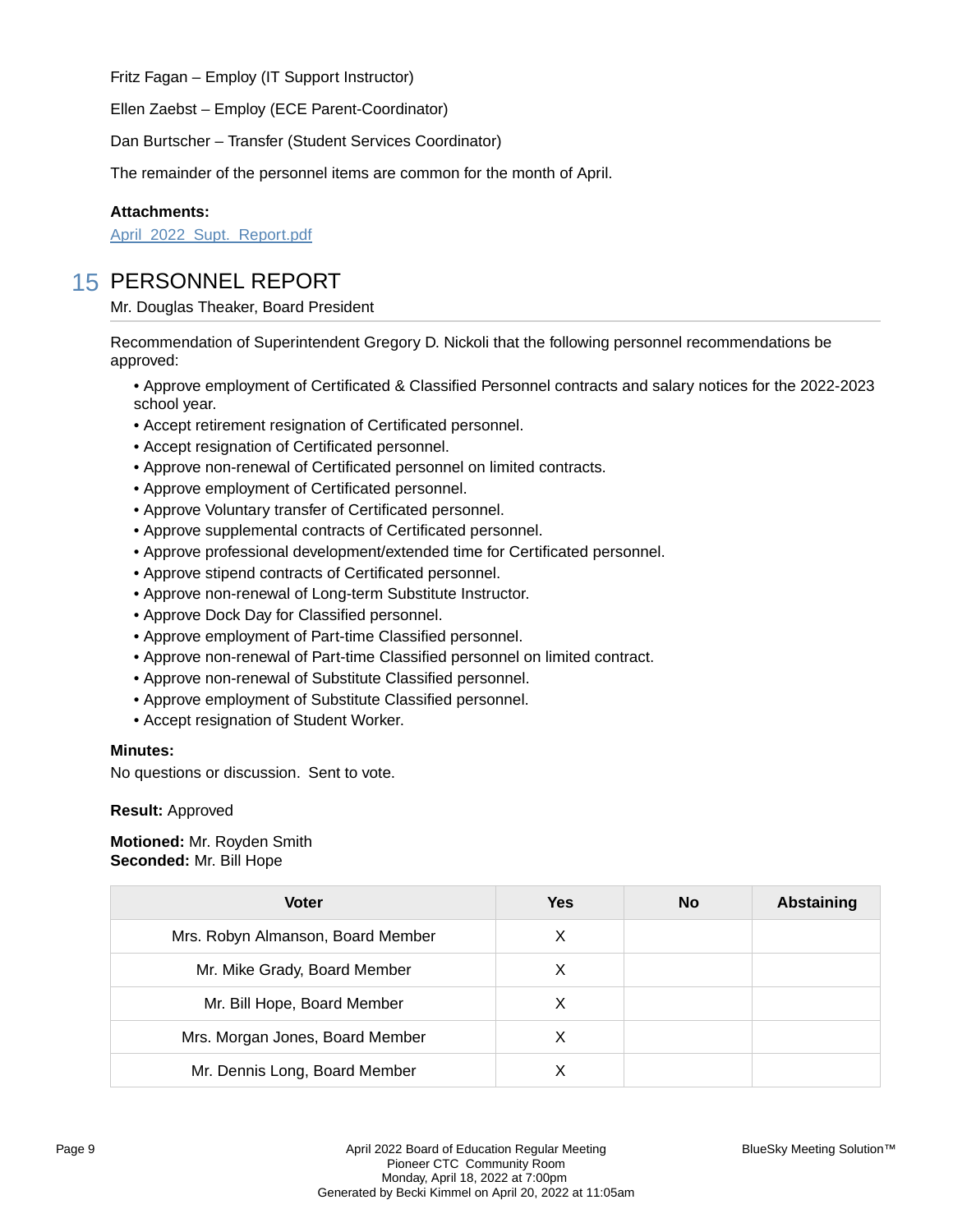| Mr. Bill McFarland, Board Member         | х |  |
|------------------------------------------|---|--|
| Mrs. Margie Prater, Board Member         | X |  |
| Mr. Richard Prater, Board Vice-President | X |  |
| Mr. Royden Smith, Board Member           | X |  |
| Mr. Douglas Theaker, Board President     |   |  |
| Mrs. Mary Jean Theaker, Board Member     |   |  |

### **Attachments:**

2022.23\_Certificated.Classified\_Contracts.pdf April 2022 Personnel Recommendations.pdf

## 16 APPROVE REVISIONS TO DISBURSEMENT OF GORMAN FAMILY FOUNDATION DONATION

Mr. Douglas Theaker, Board President

Recommendation of Superintendent Gregory D. Nickoli that the following revisions to the disbursement of scholarship monies from the Gorman Family Foundation donation be approved.

### **Minutes:**

No questions or discussion. Sent to vote.

**Result:** Approved

**Motioned:** Mr. Royden Smith **Seconded:** Mr. Richard Prater

| <b>Voter</b>                             | <b>Yes</b> | <b>No</b> | <b>Abstaining</b> |
|------------------------------------------|------------|-----------|-------------------|
| Mrs. Robyn Almanson, Board Member        | X          |           |                   |
| Mr. Mike Grady, Board Member             | X          |           |                   |
| Mr. Bill Hope, Board Member              | X          |           |                   |
| Mrs. Morgan Jones, Board Member          | X          |           |                   |
| Mr. Dennis Long, Board Member            | X          |           |                   |
| Mr. Bill McFarland, Board Member         | X          |           |                   |
| Mrs. Margie Prater, Board Member         | X          |           |                   |
| Mr. Richard Prater, Board Vice-President | X          |           |                   |
| Mr. Royden Smith, Board Member           | X          |           |                   |
| Mr. Douglas Theaker, Board President     | X          |           |                   |
| Mrs. Mary Jean Theaker, Board Member     | X          |           |                   |

### **Attachments:**

Gorman\_Foundation\_Disbursement\_revision.pdf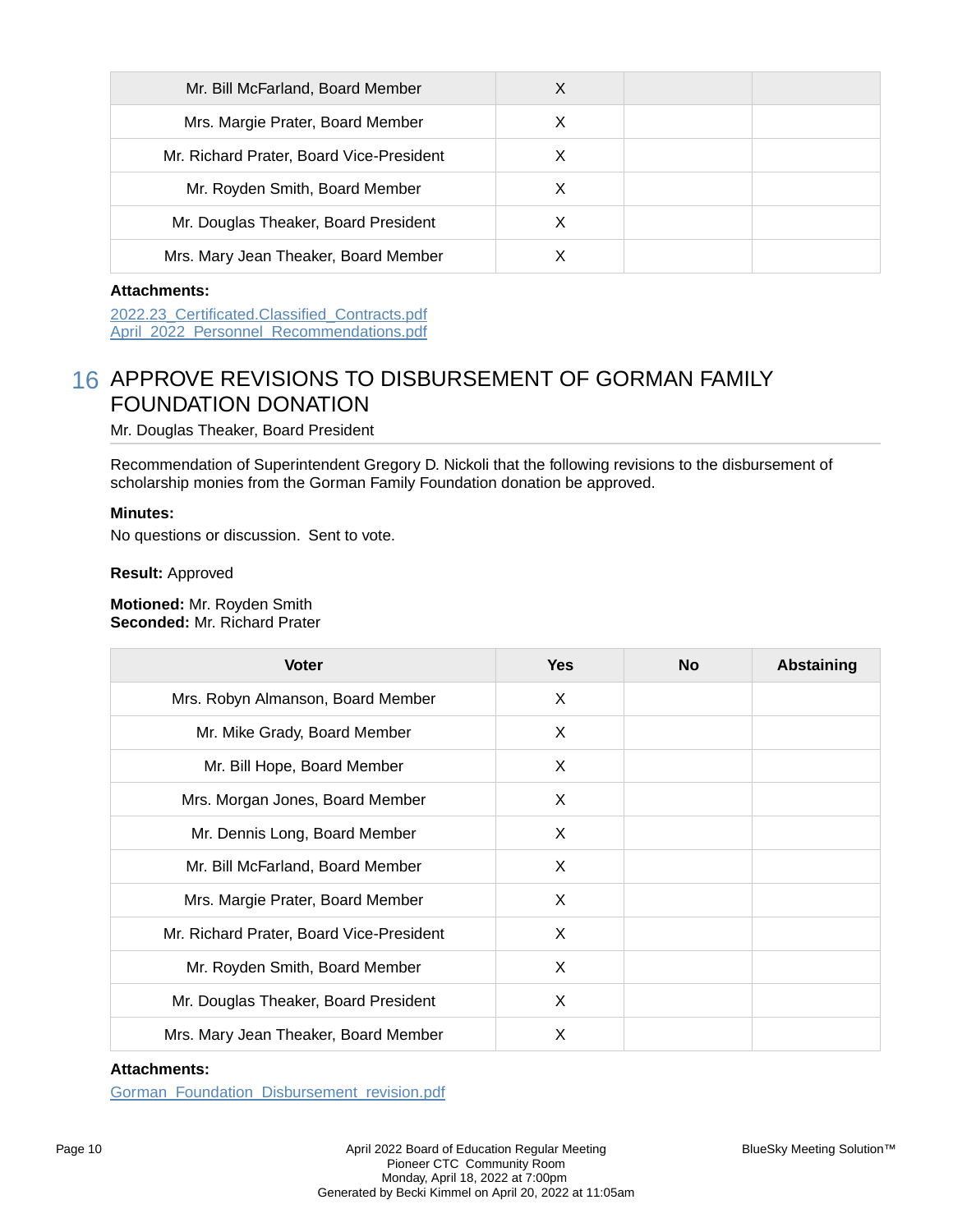# 17 ADOPT RESOLUTION 08-22 FOR APPRECIATION OF DONATION

Mr. Douglas Theaker, Board President

### **Minutes:**

No questions or discussion. Sent to vote.

#### **Result:** Approved

**Motioned:** Mr. Richard Prater **Seconded:** Mr. Mike Grady

| <b>Voter</b>                             | <b>Yes</b> | <b>No</b> | <b>Abstaining</b> |
|------------------------------------------|------------|-----------|-------------------|
| Mrs. Robyn Almanson, Board Member        | X          |           |                   |
| Mr. Mike Grady, Board Member             | X          |           |                   |
| Mr. Bill Hope, Board Member              | X          |           |                   |
| Mrs. Morgan Jones, Board Member          | X          |           |                   |
| Mr. Dennis Long, Board Member            | X          |           |                   |
| Mr. Bill McFarland, Board Member         | X          |           |                   |
| Mrs. Margie Prater, Board Member         | X          |           |                   |
| Mr. Richard Prater, Board Vice-President | X          |           |                   |
| Mr. Royden Smith, Board Member           | X          |           |                   |
| Mr. Douglas Theaker, Board President     | X          |           |                   |
| Mrs. Mary Jean Theaker, Board Member     | X          |           |                   |

### **Attachments:**

Resolution\_08.22\_KB\_Machine.pdf

# 18 ADOPT RESOLUTION 09-22 AUTHORIZING AGREEMENT WITH FANNING **HOWEY**

Mr. Douglas Theaker, Board President

### **Minutes:**

No questions or discussion. Sent to vote.

### **Result:** Approved

**Motioned:** Mr. Mike Grady **Seconded:** Mrs. Mary Jean Theaker

| <b>Voter</b>                      | Yes | No | Abstaining |
|-----------------------------------|-----|----|------------|
| Mrs. Robyn Almanson, Board Member |     |    |            |
| Mr. Mike Grady, Board Member      |     |    |            |